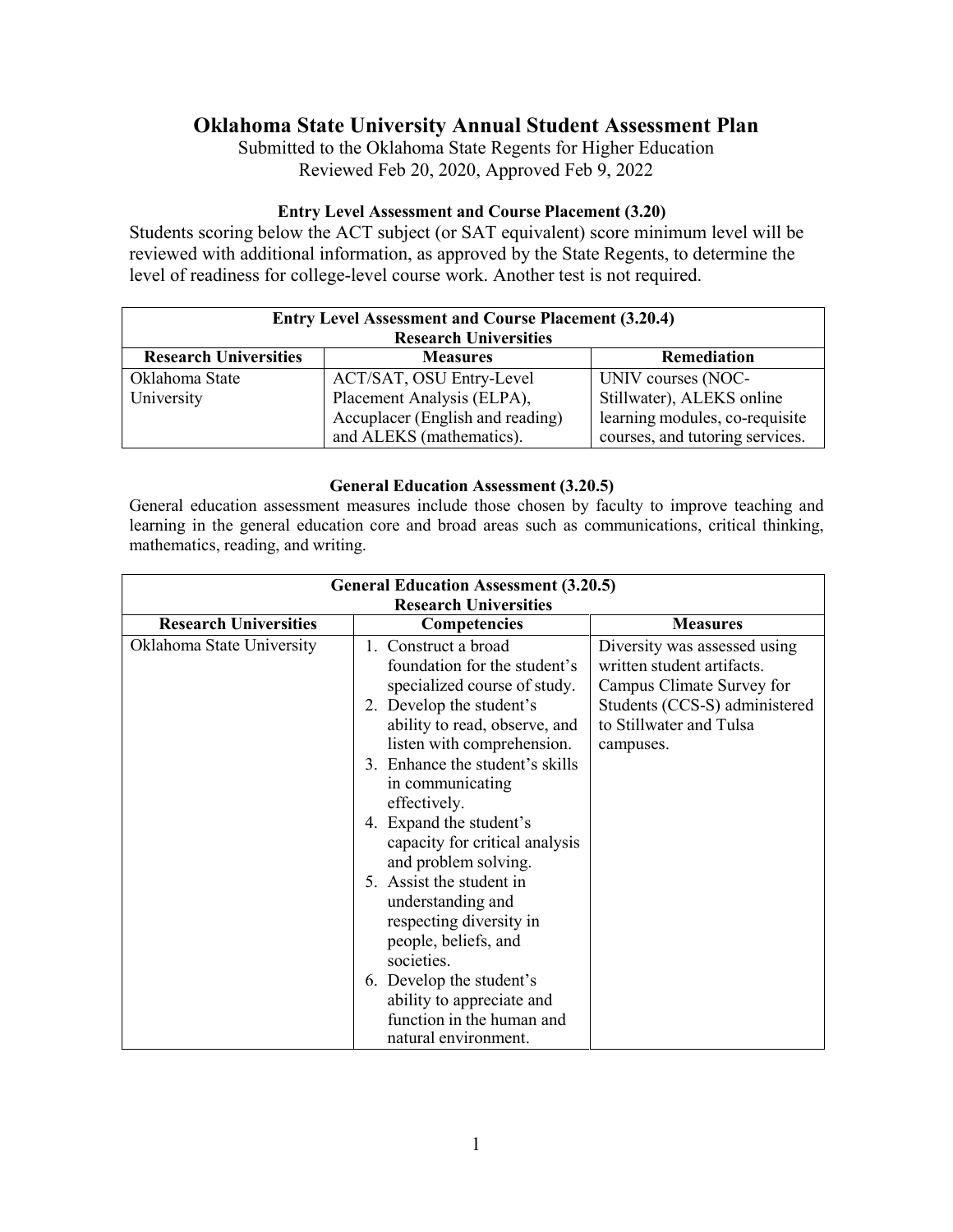#### **Academic Program Learning Outcomes (3.20.6)**

Assessment findings will be reported in program reviews. Results from standardized measures willbe collected and reported annually to the State Regents.

All institutions provided plans describing how academic program learning outcomes are identified and assessment instruments are selected.

#### **Student Engagement and Satisfaction (3.20.7)**

Evaluations of student satisfaction can be accomplished via surveys, interviews, etc. Results from the standardized measures will be reported at least every three years to the State regents and will be included in the annual report.

| <b>Student Engagement and Satisfaction (3.20.7)</b><br><b>Research Universities</b> |                              |                                                                                         |  |  |
|-------------------------------------------------------------------------------------|------------------------------|-----------------------------------------------------------------------------------------|--|--|
| <b>Research Universities</b>                                                        | <b>Standardized Measures</b> | <b>Institutional Measures</b>                                                           |  |  |
| Oklahoma State University                                                           | None reported.               | OSU's Student<br><b>Engagement Survey and</b><br><b>Student Satisfaction</b><br>Survey. |  |  |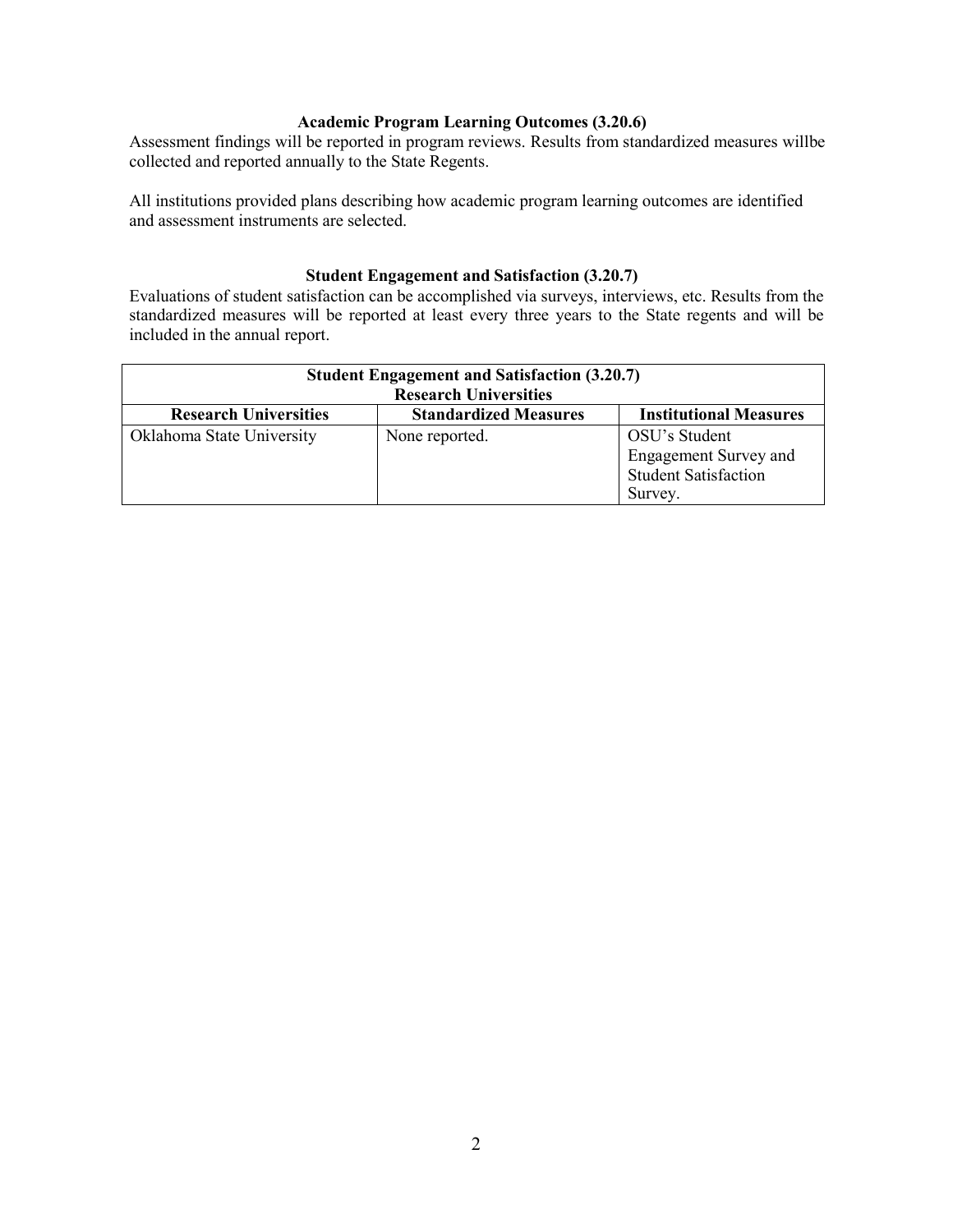# **Section I – Entry-Level Assessment and Course Placement Activities**

*Plan for Entry-Level Assessment and Course Placement Activities*

Three methods will be used to assess students' readiness for college level coursework in the areas of Reading, English, Mathematics, and Science Reasoning: 1) the ACT (or converted SAT scores), 2) the Entry-Level Placement Analysis (ELPA, developed by OSU), and 3) secondary testing. Most entry-level assessment is conducted at the time a student enrolls for courses at OSU; the OSU Math Placement Exam is one exception, as it should be taken within one year before a student enrolls in a mathematics course.

# **1) ACT**

Students with ACT subscores of 19 or above (or SAT equivalent where available) in Reading, English, Mathematics, and Science Reasoning of 19 or above are not required to complete remedial or developmental coursework in those subject areas.

# **2) ELPA**

ELPA is a multiple regression model that uses high school grades (overall and by subject), high school class rank, and ACT composite and subject area scores to predict students' grades in selected entry-level OSU courses. The ELPA model is based on the success of past OSU freshmen with similar academic records and is updated regularly. ELPA produces a predicted grade index (PGI) for each student that represents the grade the student is predicted to obtain in selected entry-level courses. A PGI of 2.0 or higher indicates that the student has a 70% chance of making a 'C' or better. PGI scores are used in combination with ACT scores (when ACT score is below 19) and students' grades to make decisions about appropriate course placement.

# **3) Secondary Testing**

Secondary testing includes ACCUPLACER tests (published by The College Board) for reading and English, and the Assessment of LEarning in Knowledge Spaces (ALEKS; published by McGraw Hill) for mathematics. The ACCUPLACER tests are designed to be taken upon arrival at OSU for those in need of remediation in reading and/or English. The ALEKS test is designed to provide information about a student's mathematics knowledge just prior to enrollment in a course, giving a more useful measure than other standardized tests taken earlier in a student's career. This system provides students access to personalized online learning modules to improve their skills, and they can take the placement test a total of five times in one year to improve their scores. The OSU Mathematics department offers free tutoring for students working through these modules and also offers versions of some courses with corequisite support for students below but close to placement cut scores. Visit [http://placement.okstate.edu](http://placement.okstate.edu/) for more detailed information on entry level placement assessment, including current OSU processes for delivering secondary testing, cut scores, and corresponding course placement.

Note that there is no secondary test available for science placement. Science placement is determined by a student's ACT subscore; students who do not score a 19 or greater on the National ACT or ACT Residual exam science subsection and do not have a 2.0 or higher on the science PGI coefficient on the ELPA must successfully complete UNIV 0153 or equivalent.

## *Plan for Analysis and Use of Course Placement Data*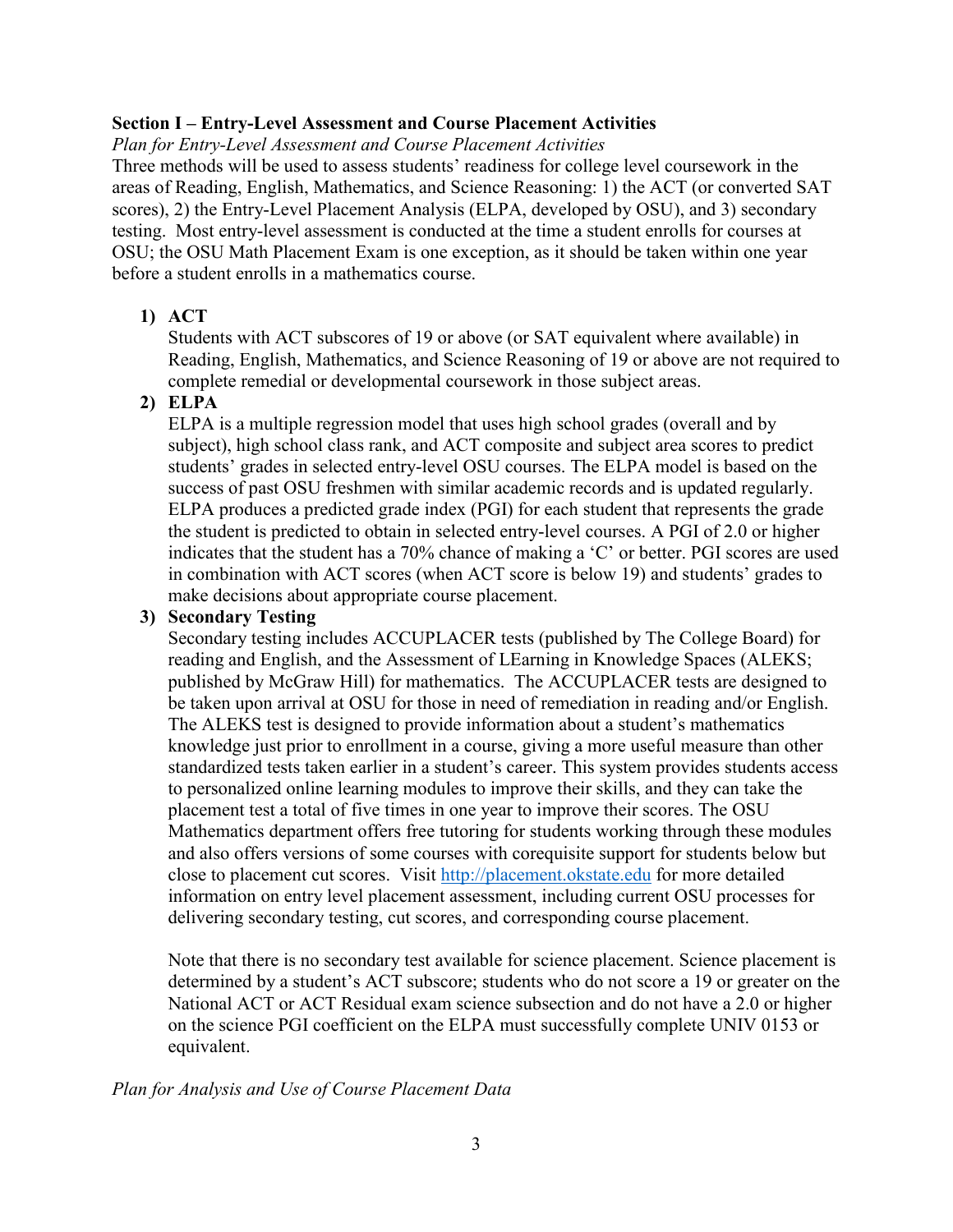Scores for the above methods are analyzed to compare the number of students with ACT subscores <19, the number of students cleared for college-level coursework by ELPA, and the number of students cleared for college-level coursework/course placement according to secondary testing scores. The academic performance of students, along with DFW rates of courses, will be monitored to provide information about the effectiveness of placement decisions, the need to change cut scores or the entry-level assessment process, and how teaching may be modified as a result of findings.

#### **Section II –General Education Assessment**

#### *Plan for General Education Assessment*

Three approaches will be used every year to evaluate the general education program: 1) Institutional Portfolios, 2) review of General Education Course Database, and 3) college-, department-, and program-level approaches.

#### **1) Institutional Portfolios**

Institutional portfolios have been and will continue to be developed in four areas that represent the overall goals of the general education program: Written Communication and Critical Thinking, Diversity, Information Literacy, and Professionalism and Ethics. At minimum, portfolios for each general education outcome will consist of artifacts from general education designated courses and other courses across campus that address one or more of the general education goals. Once courses with suitable assignments are identified, artifacts (usually student papers) are sampled randomly. Since the purpose of general education assessment is to improve the general education program and not to evaluate individual students, all identifying information is removed to protect student anonymity.

Students participating in other aspects of the institutional portfolio development (besides artifact collection) will be selected according to what is deemed most appropriate by the General Education Advisory Council (GEAC), the Committee for the Assessment of General Education (CAGE), and/or University Assessment and Testing (UAT).

To make the best use of limited resources, institutional portfolios will not be collected in every area every year. In general, portfolios will be collected on a four year rotation: Information Literacy (student artifacts/survey), Diversity (student artifacts/survey), Professionalism and Ethics (student artifacts), and Written Communication and Critical Thinking (student artifacts). This rotation may be changed or modified pending approval from the General Education Advisory Council (GEAC) or the Committee for the Assessment of General Education (CAGE). More information about OSU's General Education cycles can be found at [https://uat.okstate.edu/assessGenEd.](https://uat.okstate.edu/assessGenEd)

## **2) Review of General Education Course Database**

The General Education Advisory Council (GEAC) will periodically evaluate every general education course to ensure alignment with the goals of the general education program. As part of this certification process, instructors identify which general education goals are associated with the course, describe the course activities that provide students the opportunity to achieve these goals, and explain how student achievement of the goals is assessed within the course. The database review process does not directly involve students. Instructors are motivated to provide accurate and complete information since failure to do so could result in loss of the general education designation. This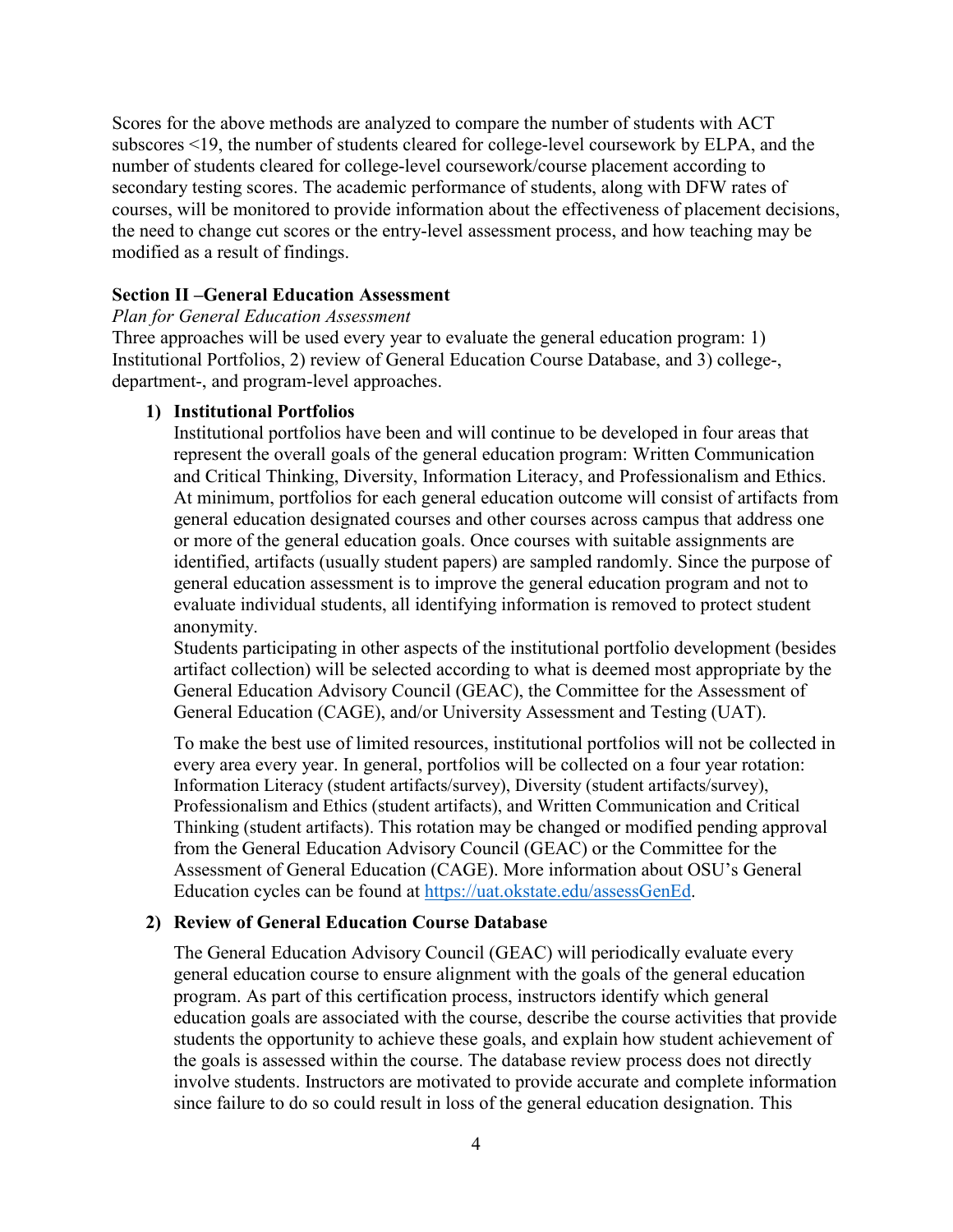process provides oversight for courses receiving the general education designations and ensures students have sufficient opportunity to achieve the goals of the general education program.

#### **3) College-, Department-, and Program-Level Approaches**

College-, department-, and program-level approaches to assessing general education goals will be collected according to program assessment plans and reports submitted by the respective unit to University Assessment and Testing. These assessment approaches and methods are designed and/or selected by the colleges, departments, and/or programs across the institution according to the general education goals most appropriate to the respective area collecting data.

*Plan for Analysis and Use of General Education Assessment Data* The three approaches for assessing general education will be analyzed as follows:

#### **1) Institutional Portfolios**

Institutional portfolios provide direct evidence of student achievement of the overall goals of the undergraduate general education program. Each institutional portfolio will be assessed every four years, allowing for long-term trends to be examined for groups of students. Artifacts and any other data collected for the portfolios are analyzed by faculty members, University Assessment and Testing staff, and/or other OSU staff as deemed appropriate by the General Education Advisory Council (GEAC), the Committee for the Assessment of General Education (CAGE), or the Office of the Provost. Artifacts will be analyzed using rubrics directly linked to each of the overall general education goals. Quantitative survey data will be analyzed with appropriate quantitative techniques, and qualitative data will be analyzed utilizing appropriate qualitative analytic techniques. When appropriate (depending on the type of data and availability of student information), scores for the above methods will be analyzed in aggregate to compare student performance by variables such as academic college, student classification (i.e., freshman, sophomore, junior, senior), GPA, ACT scores, and any other variables deemed appropriate by GEAC, CAGE, University Assessment and Testing, and/or the Office of the Provost.

#### **2) Review of General Education Database**

Each course with a general education designation will be reviewed by the General Education Advisory Council (GEAC) every three years. Courses that do not meet the general education requirements according to GEAC will be denied general education designation; students will not receive general education credit for courses that do not hold a general education designation.

#### **3) College-, Department-, and Program-Level Approaches**

College-, department-, and program-level approaches to assessing general education goals will be analyzed by faculty and staff in each unit according to the plan developed by that unit. College-, department-, and program-level assessment plans and reports outlining general education assessment must be included in program outcomes assessment plans and must follow the submission and review process outlined in the Program Outcomes Assessment section below. College-, department-, and program-level approaches to assessing general education goals will be reported in the program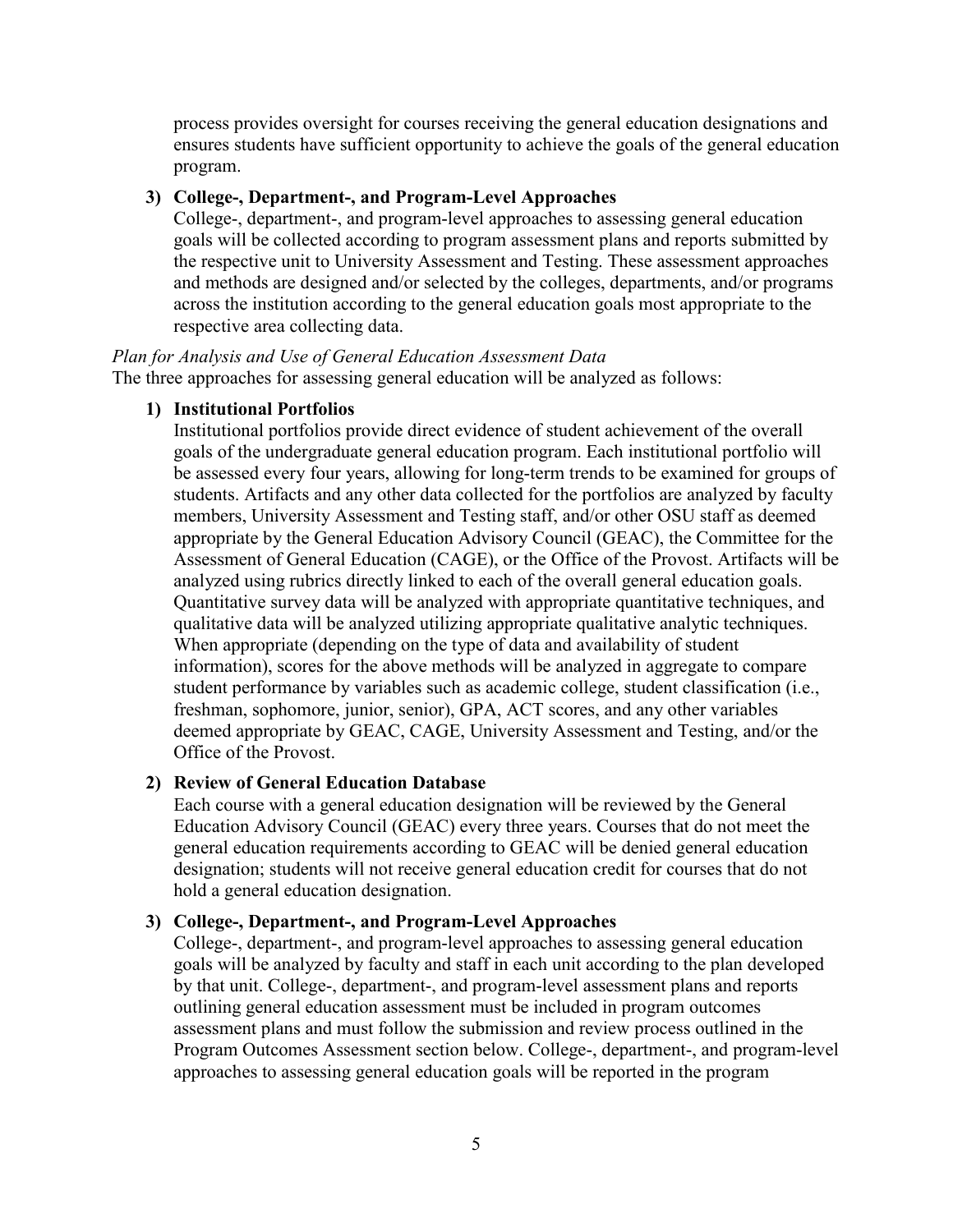outcomes assessment portion of the Annual Student Assessment Report to the Oklahoma State Regents for Higher Education.

Assessment data from the general education assessment process will be shared broadly both internally and publicly to encourage discussion and consideration of additional curricular changes that may result in improvement to the general education assessment program and/or to student achievement of the general education goals. Specifically, the General Education Advisory Council (GEAC), Committee for the Assessment of General Education (CAGE), and the Assessment and Academic Improvement Council (AAIC) will meet together once per year to discuss assessment results, consider needed changes, and provide recommendations for improvement.

Assessment data from the general education assessment process will be used in three main ways: 1) to implement improvement initiatives (e.g., faculty, staff, and instructor professional development; modifying the assessment process); 2) to monitor recent curricular changes, and 3) to consider and discuss additional modifications to the general education program (e.g., modifying general education curriculum, syllabus or instructional changes).

## **Section III – Program Outcomes**

## *Plan for Program Outcomes Assessment*

Program outcomes assessments for all undergraduate, graduate, and certificate programs will be conducted according to the program assessment plans and reports submitted by the respective unit to University Assessment and Testing. These program outcomes assessment approaches and methods are designed and/or selected by the faculty in the departments and/or programs across the institution according to the student learning outcomes developed by each program. Data collection will be conducted by the faculty/staff in each respective department/program according to the program assessment plan. Common types of data collection methods for program student learning outcomes assessment include (but are not limited to) analysis of written artifacts; rating of student skills; comprehensive, certification, or professional exam(s); surveys; capstone projects; internship evaluations; course projects; and oral presentations.

## *Plan for Analysis and Use of Program Outcomes Assessment Data*

Assessment plans must be updated every five years and will be reviewed at least once every five years. Assessment reports will be due to University Assessment and Testing annually in the month of September. Individual program assessment plans and reports will be submitted, updated, and managed in OSU's Assessment Management System, Nuventive Improve.

Data collected for program outcomes assessment will be analyzed by faculty and staff in each department/program according to the plan provided by the program. Results from program outcomes assessment data will be monitored by program faculty to ensure student achievement of the program learning outcomes. Common uses of program outcomes assessment include modifying the assessment plan/process, developing new tools for use in the assessment process (such as designing new rubrics), modifying course curriculum, making changes to the student advising process, changing course content, and hiring new faculty.

## **Section IV – Student Engagement and Satisfaction**